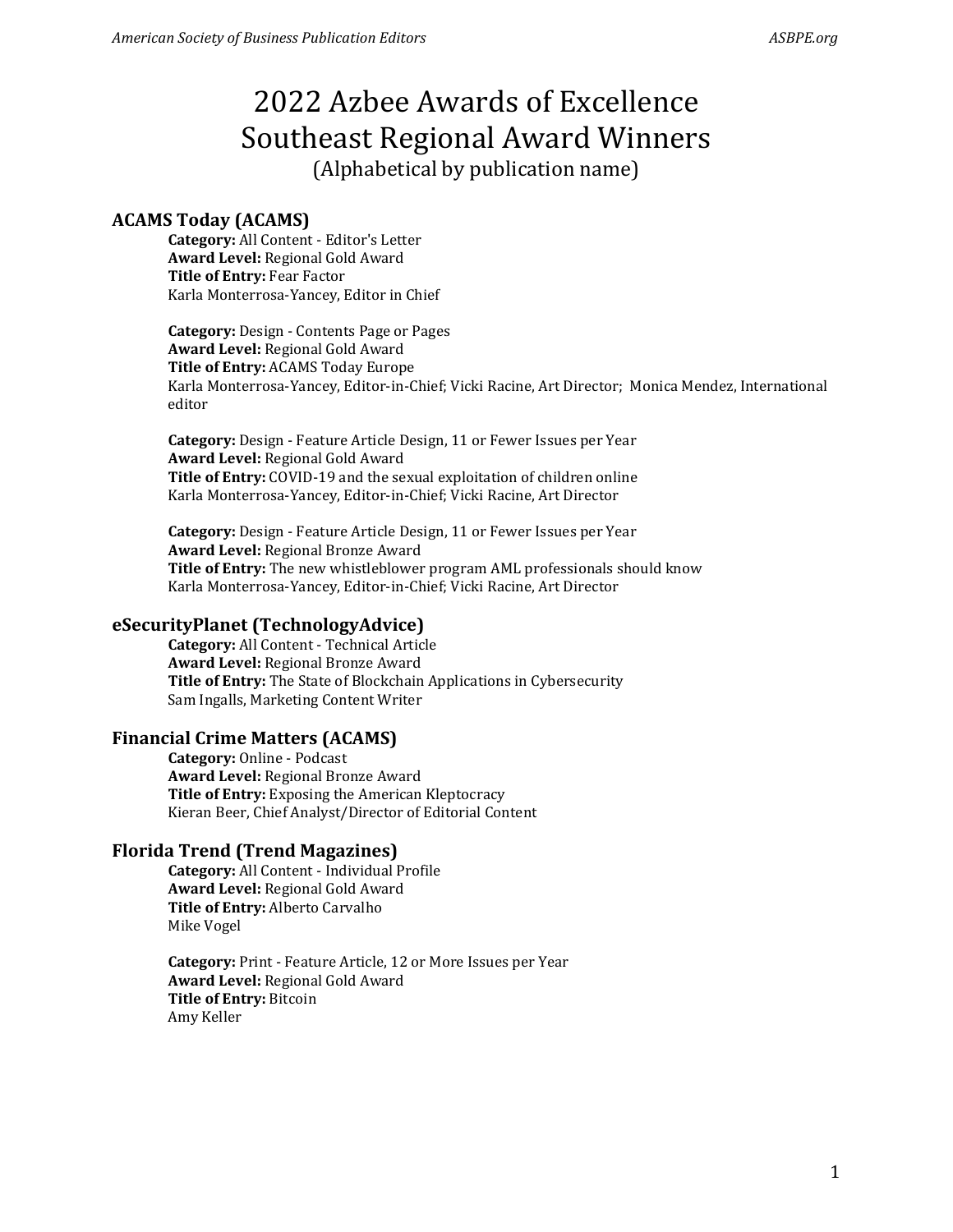## **Frozen & Refrigerated Buyer (CT Media)**

**Category:** All Content - Company Profile **Award Level:** Regional Gold Award **Title of Entry:** A Fresh Approach Denise Leathers, Editor

**Category:** All Content - Company Profile **Award Level:** Regional Silver Award **Title of Entry:** Deep in the Heart of Texas Denise Leathers, Editor

**Category:** All Content - Editorial **Award Level:** Regional Bronze Award **Title of Entry:** Technology & Survival; What'll We Do About Inflation?; 10 Rules That Haven't Changed Warren Thayer, Editorial Director, Managing Partner

**Category:** All Content - Regular Column, Contributed **Award Level:** Regional Silver Award **Title of Entry:** Here's How to Fix Flow & Adjacencies; Let's Go Back to Earning Profits! Bob Anderson, Contributing Editor

**Category:** All Content - Regular Column, Contributed **Award Level:** Regional Gold Award **Title of Entry:** How to Harvest More Plant-Based Growth; Where, Oh Where, Are My Plant-Based Foods Don Stuart

**Category:** Design - Front Cover-Photo Illustration **Award Level:** Regional Bronze Award **Title of Entry:** Holy Plant-Based! Betty Vandenberg, Art Director

### **Human Resource Executive (LRP Media)**

**Category:** All Content - Individual Profile **Award Level:** Regional Gold Award **Title of Entry:** How the HR Executive of the Year rebooted Microsoft's culture Kathryn Mayer, Benefits Editor

**Category:** Online - Online Single Topic Coverage by a Team **Award Level:** Regional Gold Award **Title of Entry:** HRE's COVID-19 vaccine coverage Elizabeth Clarke, Executive Editor; Kathryn Mayer, Benefits Editor; Jen Colletta, Managing Editor; Phil Albinus, HR Tech Editor; Nick Otto, Digital Editor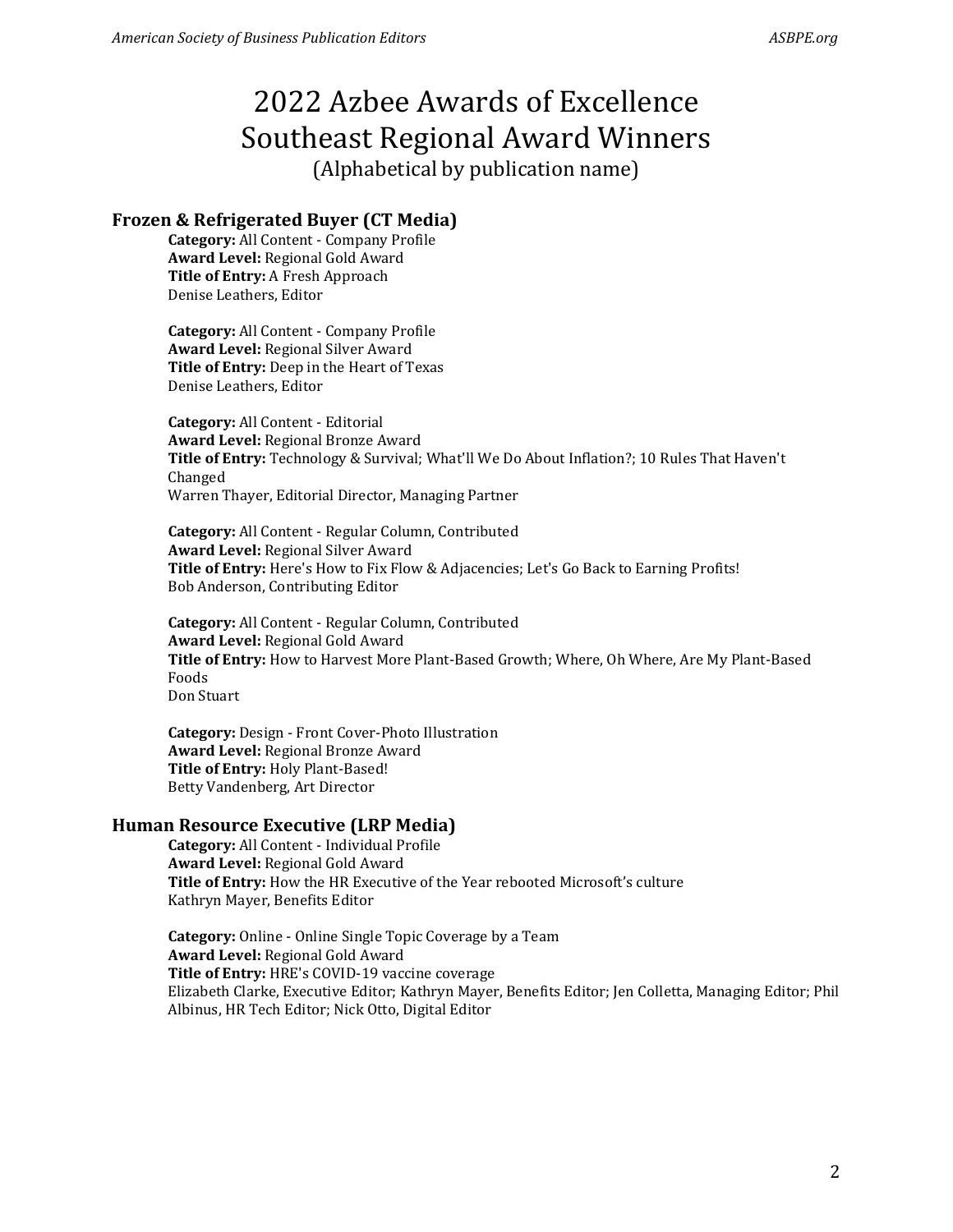## **InfoSecurity Professional ((ISC)2 & Twirling Tiger Media)**

**Category:** All Content - Technical Article **Award Level:** Regional Gold Award **Title of Entry:** Oh G! Maintaining 5G security as rollouts speed along Anne Saita, Editor in Chief

**Category:** Design - Opening Page/Spread - Photo Illustration **Award Level:** Regional Gold Award **Title of Entry:** The Threat and Promise of Quantum Cybersecurity Maureen Joyce, Art Director; John Kuczala, Photo Illustrator; Anne Saita, Editor-in-Chief

#### **ISE Magazine (Institute of Industrial & Systems Engineers)**

**Category:** All Content - Case History **Award Level:** Regional Bronze Award **Title of Entry:** ISE students help deliver a shot in the arm Keith Albertson, Managing Editor

### **IT Business Edge (TechnologyAdvice)**

**Category:** All Content - Diversity, Equity and Inclusion **Award Level:** Regional Silver Award **Title of Entry:** AI Suffers from Bias—But It Doesn't Have To Jennifer Fulmer, Marketing Content Writer; Aubri Ziegler, Graphic Designer

#### **LossPrevention magazine (LossPrevention magazine)**

**Category:** Design - Feature Article Design, 11 or Fewer Issues per Year **Award Level:** Regional Silver Award **Title of Entry:** Winning the Talent Wars Feature SPARK Publications Creative Team; Jack Trlica, Executive Editor

### **Motor Age (Endeavor Business Media)**

**Category:** Online - Video - Tutorial **Award Level:** Regional Bronze Award **Title of Entry:** Tech Tip: Preventing Battery Woes Pete Meier, Director of Training

**Category:** Print - How-To Article **Award Level:** Regional Bronze Award **Title of Entry:** Carbon Calamities: GDI engines can quickly suffer from carbon deposits. We examine their cause, symptoms, and prevention Brandon Steckler, Technical Editor

### **PTEN (Professional Tool & Equipment News) (Endeavor Business Media)**

**Category:** Design - Infographics **Award Level:** Regional Silver Award **Title of Entry:** 2021 Aftermarket Profile Eric Van Egeren, Art Director; Kylie Hirko, Vice-President/Group Publisher